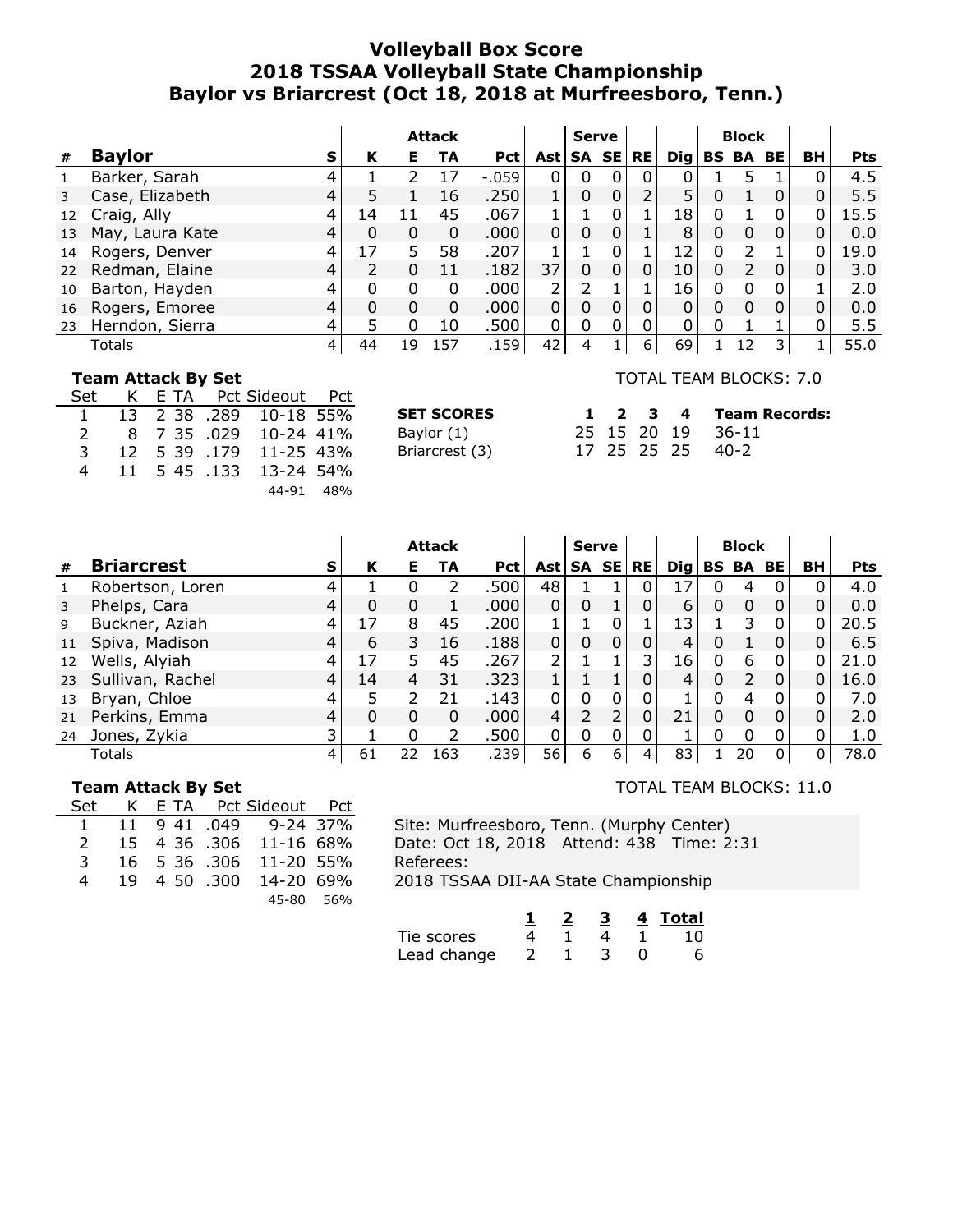## **Play-by-Play Summary (1st set) Baylor vs Briarcrest (Oct 18, 2018 at Murfreesboro, Tenn.)**

*For BAYLOR: Barker, Sarah/Case, Elizabeth; Craig, Ally/May, Laura Kate; Rogers, Denver/Redman, Elaine; libero Barton, Hayden. For BRCREST: Robertson, Loren/Phelps, Cara; Buckner, Aziah/Spiva, Madison; Wells, Alyiah/Sullivan, Rachel; libero Perkins, Emma.* [Perkins, Emma] Kill by Craig, Ally (from Case, Elizabeth).

- 0-2 [Case, Elizabeth] Attack error by Wells, Alyiah (block by Barker, Sarah).
- 1-2 [Case, Elizabeth] Kill by Sullivan, Rachel (from Robertson, Loren).
- 2-2 [Robertson, Loren] Service ace (Rogers, Denver).
- 2-3 [Robertson, Loren] Kill by Craig, Ally (from Redman, Elaine).
- 3-3 [Craig, Ally] Kill by Wells, Alyiah (from Robertson, Loren).
- *For BRCREST: Bryan, Chloe/Phelps, Cara.*
- 4-3 [Wells, Alyiah] Kill by Bryan, Chloe (from Robertson, Loren).
- 5-3 [Wells, Alyiah] Kill by Buckner, Aziah (from Perkins, Emma).
- 5-4 [Wells, Alyiah] Kill by Rogers, Denver (from Redman, Elaine).
- *For BAYLOR: Herndon, Sierra/May, Laura Kate.*
- 5-5 [Barton, Hayden] Service ace (Wells, Alyiah).
- 6-5 [Barton, Hayden] Kill by Buckner, Aziah (from Robertson, Loren).
- 6-6 [Sullivan, Rachel] Bad set by Robertson, Loren.
- 6-7 [Redman, Elaine] Attack error by Buckner, Aziah.
- 6-8 [Redman, Elaine] Kill by Case, Elizabeth (from Redman, Elaine).
- 6-9 [Redman, Elaine] Kill by Rogers, Denver (from Redman, Elaine).
- 6-10 [Redman, Elaine] Attack error by Wells, Alyiah.
	- *Timeout Briarcrest.*
- 7-10 [Redman, Elaine] Kill by Bryan, Chloe (from Robertson, Loren).
- 7-11 [Buckner, Aziah] Attack error by Spiva, Madison.
- 7-12 [Rogers, Denver] Service ace (Buckner, Aziah).
- 7-13 [Rogers, Denver] Kill by Case, Elizabeth (from Redman, Elaine).<br>7-14 [Rogers, Denver] Kill by Herndon, Sierra (from Redman, Elaine).
- [Rogers, Denver] Kill by Herndon, Sierra (from Redman, Elaine).
- 8-14 [Rogers, Denver] Kill by Spiva, Madison (from Robertson, Loren).
- *For BRCREST: Phelps, Cara/Bryan, Chloe.*
- 9-14 [Phelps, Cara] Attack error by Case, Elizabeth (block by Spiva, Madison; Wells, Alyiah).
- 9-15 [Phelps, Cara] Kill by Herndon, Sierra (from Redman, Elaine).
- *For BAYLOR: Rogers, Emoree/Herndon, Sierra.*
- 10-15 [Rogers, Emoree] Kill by Wells, Alyiah (from Robertson, Loren).
- *For BAYLOR: May, Laura Kate/Rogers, Emoree.*
- 10-16 [Perkins, Emma] Kill by Craig, Ally (from Redman, Elaine).
- 10-17 [Case, Elizabeth] Kill by Craig, Ally (from Redman, Elaine).
- 11-17 [Case, Elizabeth] Kill by Wells, Alyiah (from Robertson, Loren).
- 12-17 [Robertson, Loren] Kill by Sullivan, Rachel (from Robertson, Loren), block error by Barker, Sarah.
- 13-17 [Robertson, Loren] Attack error by Craig, Ally.
- 13-18 [Robertson, Loren] Attack error by Buckner, Aziah (block by Barker, Sarah; Craig, Ally).
- 13-19 [Craig, Ally] Attack error by Wells, Alyiah.
- 13-20 [Craig, Ally] Attack error by Buckner, Aziah (block by Barker, Sarah; Redman, Elaine).
- 14-20 [Craig, Ally] Kill by Buckner, Aziah (from Robertson, Loren).
- *For BRCREST: Bryan, Chloe/Phelps, Cara.*
- 14-21 [Wells, Alyiah] Kill by Rogers, Denver (from Redman, Elaine).
- *For BAYLOR: Herndon, Sierra/May, Laura Kate.*
- [Barton, Hayden] Service error.
- 16-21 [Sullivan, Rachel] Service ace (Case, Elizabeth).
- 17-21 [Sullivan, Rachel] Bad set by Case, Elizabeth.

*Timeout Baylor.*

- 17-22 [Sullivan, Rachel] Kill by Rogers, Denver (from Redman, Elaine).
- 17-23 [Redman, Elaine] Attack error by Spiva, Madison.
- 
- *For BRCREST: Jones, Zykia/Spiva, Madison.* [Redman, Elaine] Attack error by Bryan, Chloe.
- 17-25 [Redman, Elaine] Kill by Rogers, Denver (from Redman, Elaine).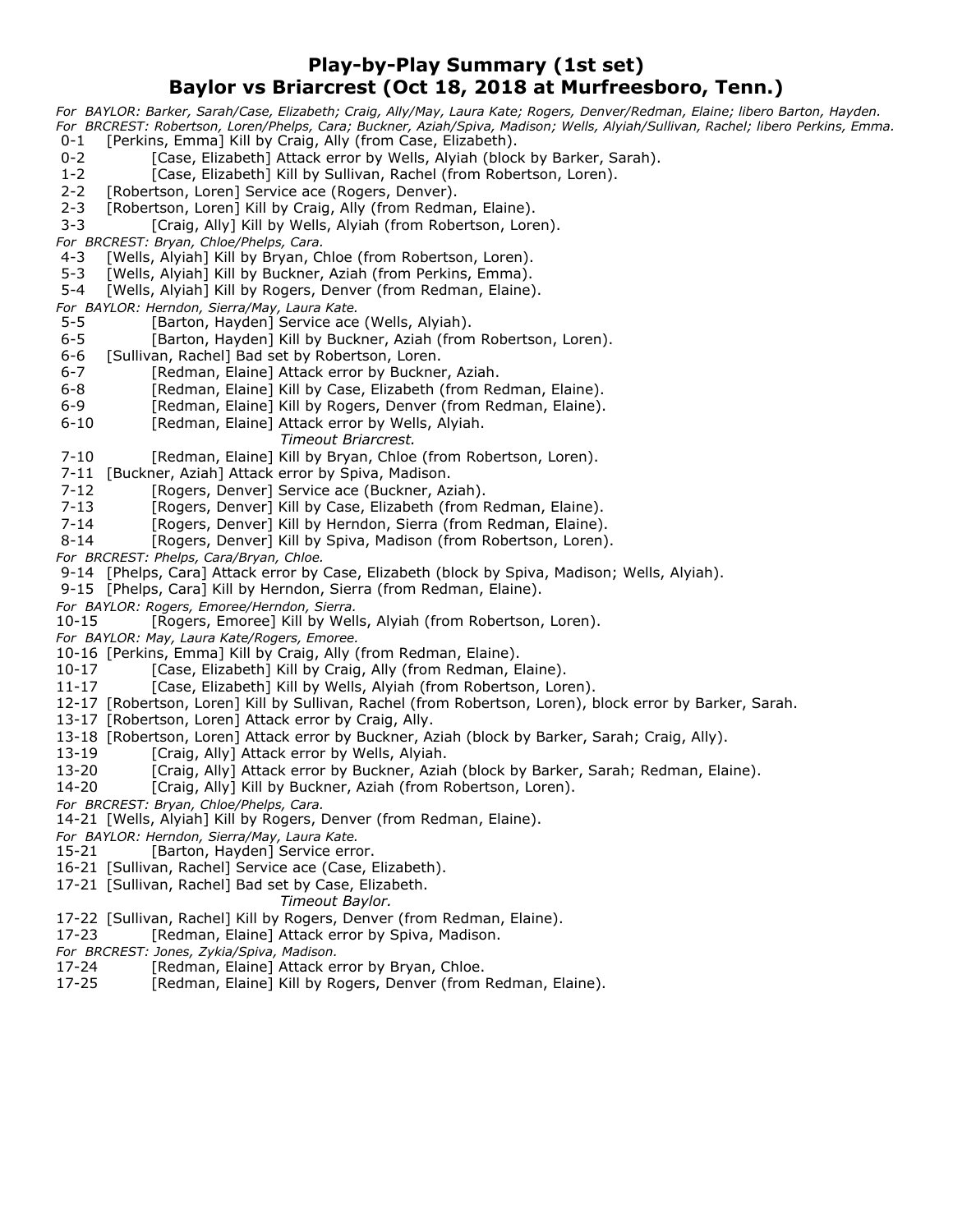# **Volleyball Box Score (1st set only) 2018 TSSAA Volleyball State Championship Baylor vs Briarcrest (Oct 18, 2018 at Murfreesboro, Tenn.)**

|    |                 |   |    |   | <b>Attack</b> |            |             | <b>Serve</b> |       |           |                 |   | <b>Block</b>    |   |                |            |
|----|-----------------|---|----|---|---------------|------------|-------------|--------------|-------|-----------|-----------------|---|-----------------|---|----------------|------------|
| #  | <b>Baylor</b>   | s | К  | Е | TA            | <b>Pct</b> | Ast l       |              | SA SE | <b>RE</b> | $\mathbf{Di}$ g |   | <b>BS BA BE</b> |   | BH             | <b>Pts</b> |
| 1  | Barker, Sarah   |   | O  | 0 | 3             | .000       | 0           | 0            |       | 0         |                 |   |                 |   |                | 2.0        |
| 3  | Case, Elizabeth |   |    |   | 5             | .200       | 1           | 0            |       |           |                 | 0 | $\Omega$        | 0 | $\Omega$       | 2.0        |
| 12 | Craig, Ally     |   | 4  |   | 8             | .375       | $\Omega$    | 0            |       |           | 8               | 0 |                 | 0 | 0              | 4.5        |
| 13 | May, Laura Kate |   | 0  | 0 | $\Omega$      | .000       | $\Omega$    | $\mathbf 0$  |       |           |                 | 0 |                 | 0 | $\overline{0}$ | 0.0        |
| 14 | Rogers, Denver  |   |    | 0 | 16            | .312       | $\Omega$    |              |       |           | 6               | 0 |                 | 0 | $\Omega$       | 6.0        |
| 22 | Redman, Elaine  |   | 0  | 0 | 3.            | .000.      | 12          | 0            |       |           | 2               | 0 |                 | 0 | $\Omega$       | 0.5        |
| 10 | Barton, Hayden  |   |    | 0 | 0             | .000       | 0           |              |       |           | 3               | 0 |                 | 0 |                | 1.0        |
| 16 | Rogers, Emoree  |   | 0  | 0 | 0             | .000       | $\mathbf 0$ | 0            |       | 0         | $\Omega$        | 0 | $\Omega$        | 0 | $\mathbf{0}$   | 0.0        |
| 23 | Herndon, Sierra |   |    | O | 3             | .667       | $\Omega$    | 0            |       | 0         |                 | 0 |                 | 0 |                | 2.0        |
|    | Totals          |   | 13 |   | 38            | .289       | l 3         | າ            |       |           | 21              |   | 4               |   | 0              | 18.0       |

#### **Team Attack By Set**

| Set           |  | K E TA Pct Sideout Pct |                                 |  |
|---------------|--|------------------------|---------------------------------|--|
| $\mathbf{1}$  |  |                        | 13 2 38 .289 10-18 55%          |  |
| $\mathcal{L}$ |  |                        | $0 \t0 \t0 \t.000 \t10-0 \t0\%$ |  |
| 3             |  | $0 \t0 \t0 \t.000$     | $11 - 0$ $0\%$                  |  |
| 4             |  | $0 \t0 \t0 \t.000$     | 13-0 0%                         |  |
|               |  |                        | 44-18 244%                      |  |

| <b>SET SCORES</b> |  | $1 \t2 \t3 \t4$ |  |
|-------------------|--|-----------------|--|
| Baylor (1)        |  | 25 15 20 19     |  |
| Briarcrest (3)    |  | 17 25 25 25     |  |

#### TOTAL TEAM BLOCKS: 3.0

TOTAL TEAM BLOCKS: 1.0

|  |  | 1 2 3 4 Team Records: |
|--|--|-----------------------|
|  |  | 25 15 20 19 36-11     |
|  |  | 17 25 25 25 40-2      |

|    |                   |   | <b>Attack</b> |    | <b>Serve</b> |            |                                         |          | <b>Block</b> |        |                                   |          |              |   |    |            |
|----|-------------------|---|---------------|----|--------------|------------|-----------------------------------------|----------|--------------|--------|-----------------------------------|----------|--------------|---|----|------------|
| #  | <b>Briarcrest</b> | S | К             | Е. | TA           | <b>Pct</b> | $\textsf{Ast} \textsf{SA} \textsf{SE} $ |          |              | l RE l | $\textsf{Dig} \textsf{BS BA BE} $ |          |              |   | BH | <b>Pts</b> |
| 1  | Robertson, Loren  |   | 0             |    | 0            | .000       | 10                                      |          | 0            | 0      | 3.                                | 0        | 0            | 0 | 0  | 1.0        |
| 3  | Phelps, Cara      |   | 0             | 0  | 0            | .000.      | 0                                       | 0        | 0            | 0      | 3 <sup>1</sup>                    | 0        | 0            | 0 | 0  | 0.0        |
| 9  | Buckner, Aziah    |   | 3             | 3  | 15           | .000       | 0                                       | 0        |              |        |                                   | 0        | 0            |   | 0  | 3.0        |
| 11 | Spiva, Madison    |   |               |    | 6            | $-167$     | 0                                       | $\Omega$ |              |        | 3 <sub>1</sub>                    | 0        |              |   | 0  | 1.5        |
| 12 | Wells, Alyiah     |   | 3             | 3  | 10           | .000       | 0                                       | 0        |              |        | З.                                | 0        |              |   | 0  | 3.5        |
| 23 | Sullivan, Rachel  |   |               | 0  | 4            | .500       | 0                                       |          |              |        | 2                                 | 0        | 0            | 0 | 0  | 3.0        |
| 13 | Bryan, Chloe      |   |               |    | 6            | .167       | 0                                       | 0        |              | 0      | 0                                 | 0        | <sup>0</sup> |   |    | 2.0        |
| 21 | Perkins, Emma     |   | $\Omega$      | 0  | 0            | .000       |                                         | 0        | 0            | 0      | 4                                 | $\Omega$ | $\Omega$     | 0 | 0  | 0.0        |
| 24 | Jones, Zykia      |   | 0             | 0  | 0            | .000       | 0                                       | $\Omega$ | 0            | 0      | 0                                 | 0        | 0            |   | 0  | 0.0        |
|    | Totals            |   | 11            | 9  | 41           | .049       | 11                                      | 2        | 0            |        | 19                                | 0        | 2            | 0 | 0  | 14.0       |

#### **Team Attack By Set**

| Set           |  |                             | K E TA Pct Sideout Pct |  |
|---------------|--|-----------------------------|------------------------|--|
|               |  |                             | 11 9 41 .049 9-24 37%  |  |
| $\mathcal{L}$ |  | $0 \t0 \t0 \t0.000$         | $11-0$ 0%              |  |
| 3             |  | $0 \t0 \t0 \t.000$          | $11 - 0$ $0\%$         |  |
| 4             |  | $0\quad 0\quad 0\quad .000$ | 14-0 0%                |  |
|               |  |                             | 45-24 187%             |  |

Site: Murfreesboro, Tenn. (Murphy Center) Date: Oct 18, 2018 Attend: 438 Time: 2:31 Referees: 2018 TSSAA DII-AA State Championship

**1 2 3 4 Total** Tie scores 4 1 4 1 10 Lead change  $2$  1 3 0 6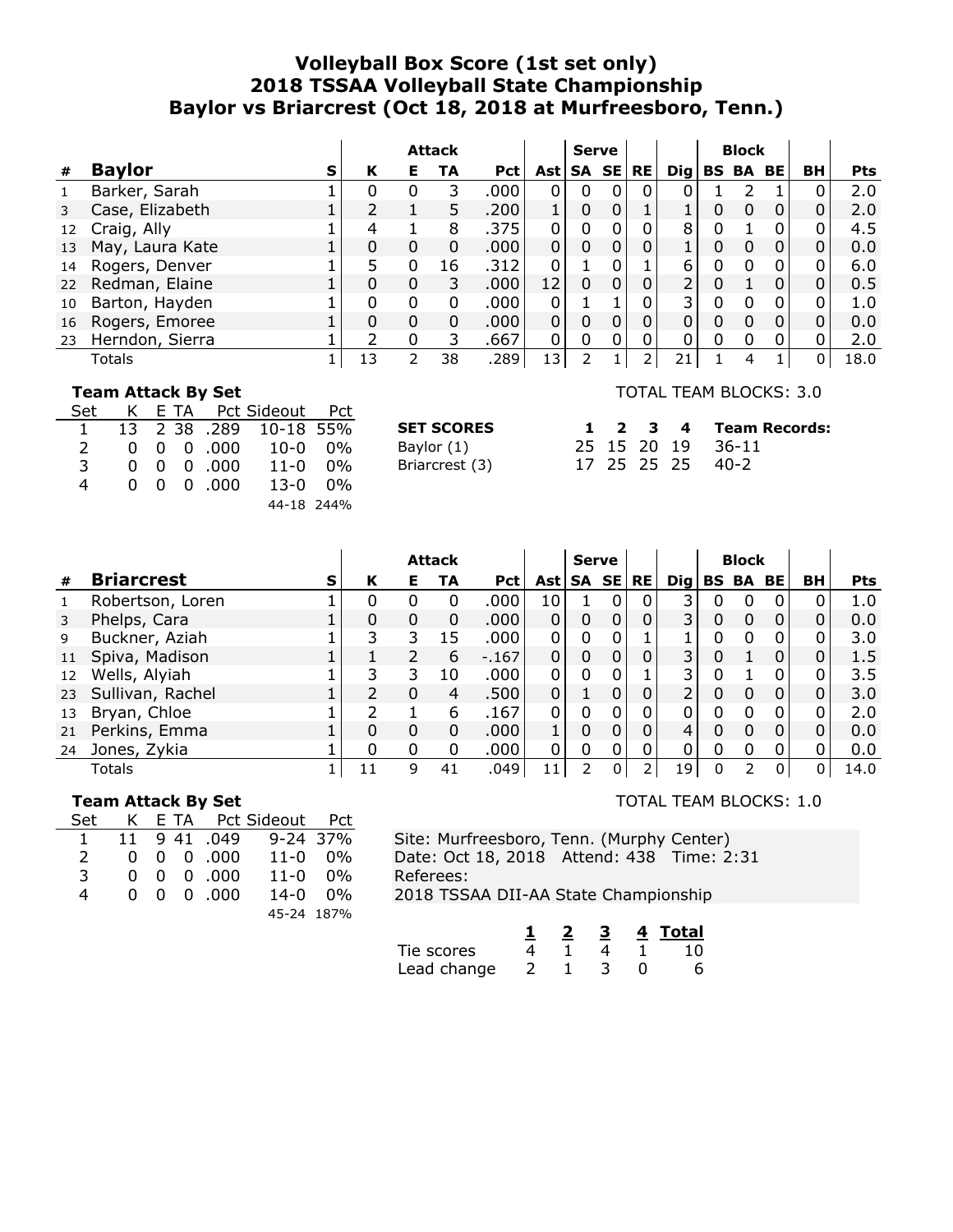## **Play-by-Play Summary (2nd set) Baylor vs Briarcrest (Oct 18, 2018 at Murfreesboro, Tenn.)**

*For BAYLOR: Rogers, Denver/Barker, Sarah; Redman, Elaine/Case, Elizabeth; Craig, Ally/Rogers, Emoree; libero Barton, Hayden. For BRCREST: Wells, Alyiah/Sullivan, Rachel; Robertson, Loren/Spiva, Madison; Phelps, Cara/Buckner, Aziah; libero Perkins, Emma.*

- 0-1 [Rogers, Emoree] Kill by Case, Elizabeth.
- 1-1 [Rogers, Emoree] Kill by Wells, Alyiah (from Robertson, Loren).
- *For BAYLOR: May, Laura Kate/Rogers, Emoree.*
- 2-1 [Perkins, Emma] Attack error by Craig, Ally.
- 3-1 [Perkins, Emma] Service ace (May, Laura Kate).
- 4-1 [Perkins, Emma] Service ace (Case, Elizabeth).
- 5-1 [Perkins, Emma] Attack error by Craig, Ally.
- 5-2 [Perkins, Emma] Attack error by Wells, Alyiah.
- 6-2 [Case, Elizabeth] Kill by Sullivan, Rachel (from Robertson, Loren).
- 7-2 [Robertson, Loren] Attack error by Barker, Sarah (block by Buckner, Aziah; Wells, Alyiah).
- 8-2 [Robertson, Loren] Kill by Sullivan, Rachel (from Robertson, Loren).
	- *Timeout Baylor.*
- 8-3 [Robertson, Loren] Attack error by Buckner, Aziah.
- 9-3 [Craig, Ally] Kill by Wells, Alyiah.
- *For BRCREST: Bryan, Chloe/Phelps, Cara.*
- 10-3 [Wells, Alyiah] Kill by Wells, Alyiah (from Robertson, Loren).
- 11-3 [Wells, Alyiah] Kill by Buckner, Aziah (from Robertson, Loren).
- 11-4 [Wells, Alyiah] Kill by Rogers, Denver (from Redman, Elaine).
- *For BAYLOR: Herndon, Sierra/May, Laura Kate.*
- 11-5 [Barton, Hayden] Kill by Rogers, Denver (from Redman, Elaine).
- 12-5 [Barton, Hayden] Kill by Bryan, Chloe (from Robertson, Loren).
- 13-5 [Sullivan, Rachel] Attack error by Rogers, Denver (block by Buckner, Aziah; Bryan, Chloe).
- 13-6 [Sullivan, Rachel] Attack error by Buckner, Aziah.
- 13-7 [Redman, Elaine] Attack error by Spiva, Madison.
- 14-7 [Redman, Elaine] Bad set by Redman, Elaine.
- 14-8 [Buckner, Aziah] Kill by Case, Elizabeth.
- *For BRCREST: Jones, Zykia/Spiva, Madison.*
- [Rogers, Denver] Kill by Jones, Zykia (from Robertson, Loren).
- *For BRCREST: Phelps, Cara/Bryan, Chloe.*
- 15-9 [Phelps, Cara] Kill by Craig, Ally (from Barton, Hayden).
- *For BAYLOR: Rogers, Emoree/Herndon, Sierra.*
- 16-9 [Rogers, Emoree] Kill by Wells, Alyiah (from Robertson, Loren).
- *For BAYLOR: May, Laura Kate/Rogers, Emoree.*
	- *Timeout Briarcrest.*
- 17-9 [Perkins, Emma] Attack error by Craig, Ally (block by Robertson, Loren; Wells, Alyiah).
- 17-10 [Perkins, Emma] Kill by Craig, Ally (from Redman, Elaine).
- 18-10 [Case, Elizabeth] Kill by Sullivan, Rachel (from Robertson, Loren).
- 19-10 [Robertson, Loren] Kill by Sullivan, Rachel (from Robertson, Loren).
- 20-10 [Robertson, Loren] Attack error by Craig, Ally (block by Buckner, Aziah). *Timeout Baylor.*
- 21-10 [Robertson, Loren] Attack error by Craig, Ally (block by Wells, Alyiah; Sullivan, Rachel).
- 22-10 [Robertson, Loren] Kill by Buckner, Aziah (from Robertson, Loren).
- 22-11 [Robertson, Loren] Kill by Craig, Ally (from Redman, Elaine).
- 22-12 [Craig, Ally] Service ace (Wells, Alyiah).
- 23-12 [Craig, Ally] Kill by Sullivan, Rachel (from Robertson, Loren).
- *For BRCREST: Bryan, Chloe/Phelps, Cara.*
- 23-13 [Wells, Alyiah] Kill by Rogers, Denver (from Redman, Elaine).
- *For BAYLOR: Herndon, Sierra/May, Laura Kate.*
- 23-14 [Barton, Hayden] Service ace (Wells, Alyiah).
- 24-14 [Barton, Hayden] Kill by Sullivan, Rachel (from Robertson, Loren).
- 24-15 [Sullivan, Rachel] Service error.
- 25-15 [Redman, Elaine] Kill by Buckner, Aziah (from Perkins, Emma).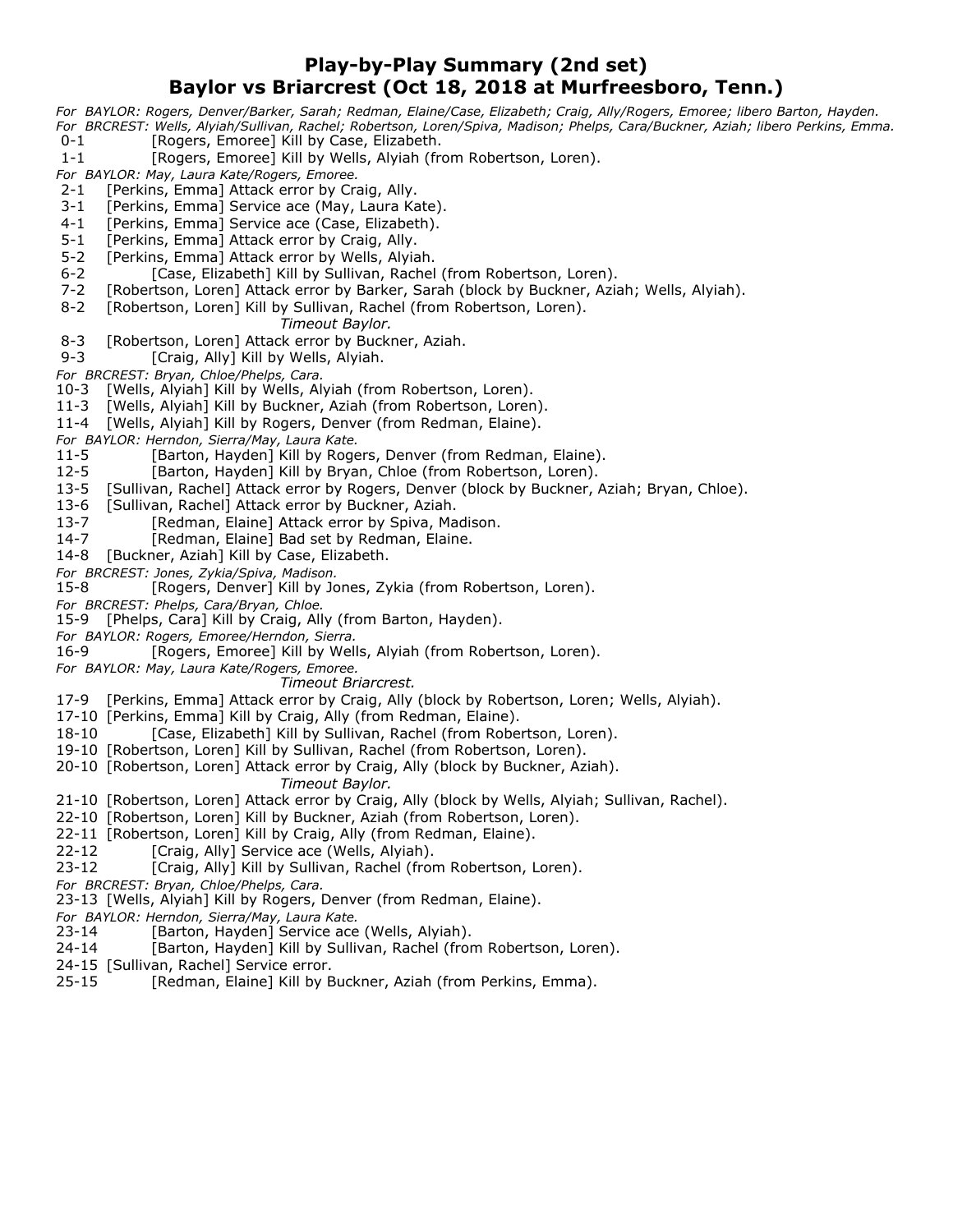# **Volleyball Box Score (2nd set only) 2018 TSSAA Volleyball State Championship Baylor vs Briarcrest (Oct 18, 2018 at Murfreesboro, Tenn.)**

|    |                 |   |          |    | <b>Attack</b> |            |              | <b>Serve</b> |          |           |                 |   | <b>Block</b>    |              |              |            |
|----|-----------------|---|----------|----|---------------|------------|--------------|--------------|----------|-----------|-----------------|---|-----------------|--------------|--------------|------------|
| #  | <b>Baylor</b>   | s | К        | Е. | TA            | <b>Pct</b> | Ast l        | SA SE        |          | <b>RE</b> | $\mathbf{Di}$ g |   | <b>BS BA BE</b> |              | BH           | <b>Pts</b> |
|    | Barker, Sarah   |   |          |    | 4             | $-.250$    | 0            | 0            | 0        | 0         |                 | 0 | 0               | 0            |              | 0.0        |
|    | Case, Elizabeth |   |          | 0  | 6             | .333       | $\mathbf 0$  | 0            | 0        |           |                 | 0 | $\Omega$        | 0            | $\mathbf{0}$ | 2.0        |
| 12 | Craig, Ally     |   | 3        |    | 13            | $-154$     | $\Omega$     |              |          | 0         | $\overline{2}$  | 0 | $\Omega$        | 0            | $\Omega$     | 4.0        |
| 13 | May, Laura Kate |   | 0        | 0  | 0             | .000       | $\mathbf{0}$ | 0            |          |           |                 | 0 | 0               | 0            | $\Omega$     | 0.0        |
| 14 | Rogers, Denver  |   |          |    |               | .286       | $\mathbf{0}$ | 0            |          | 0         | 3               | 0 |                 | 0            | $\Omega$     | 3.0        |
| 22 | Redman, Elaine  |   | 0        | 0  | 2             | .000       | 5            | 0            |          | 0         | 5               | 0 | 0               | 0            | $\Omega$     | 0.0        |
| 10 | Barton, Hayden  |   | 0        | 0  | 0             | .000       |              |              |          | 0         | 4               | 0 |                 | 0            |              | 1.0        |
| 16 | Rogers, Emoree  |   | 0        | 0  | 0             | .000       | $\mathbf{0}$ | 0            |          | 0         | $\Omega$        | 0 | $\Omega$        | 0            | 0            | 0.0        |
| 23 | Herndon, Sierra |   | $\Omega$ | 0  | 3             | .000       | 0            | 0            | $\Omega$ | 0         | $\Omega$        | 0 | 0               | 0            | 0            | 0.0        |
|    | Totals          |   | 8        |    | 35            | .029       | 6            |              | 0        |           | 16              | 0 | $\Omega$        | $\mathbf{0}$ | 0            | 10.0       |

#### **Team Attack By Set**

| Set           |  | K E TA Pct Sideout Pct |                                  |  |
|---------------|--|------------------------|----------------------------------|--|
|               |  |                        | $0 \t0 \t0 \t0.000 \t10-0 \t0\%$ |  |
| $\mathcal{L}$ |  | 8 7 35 .029            | 10-24 41%                        |  |
| 3             |  | $0 \t0 \t0 \t.000$     | 11-0 0%                          |  |
| 4             |  | 0 0 0 000              | 13-0 0%                          |  |
|               |  |                        | 44-24 183%                       |  |

| <b>SET SCORES</b> |  | $1 \t2 \t3 \t4$ |             |
|-------------------|--|-----------------|-------------|
| Baylor (1)        |  | 25 15 20 19     |             |
| $D_{\text{max}}$  |  |                 | 17 DE DE DE |

Briarcrest (3) 17 25 25 25 40-2 **Team Records:** 36-11

TOTAL TEAM BLOCKS: 0.0

|              |                   |   |    |          | <b>Attack</b> |            |       | <b>Serve</b> |   |           |                |   | <b>Block</b> |           |           |            |
|--------------|-------------------|---|----|----------|---------------|------------|-------|--------------|---|-----------|----------------|---|--------------|-----------|-----------|------------|
| #            | <b>Briarcrest</b> | S | К  | Е        | TA            | <b>Pct</b> | Ast l | SA SE        |   | <b>RE</b> | Dia l          |   | <b>BS BA</b> | <b>BE</b> | <b>BH</b> | <b>Pts</b> |
| $\mathbf{1}$ | Robertson, Loren  |   | 0  |          | 0             | .000       | 13    | 0            |   | 0         | 6              | 0 |              |           |           | 0.5        |
| 3            | Phelps, Cara      |   | 0  | 0        |               | .000       | 0     | 0            |   | 0         | 3 <sub>1</sub> | 0 | 0            | 0         |           | 0.0        |
| 9            | Buckner, Aziah    |   | 3  | 2        | 12            | .083       |       | 0            |   |           |                |   |              |           |           | 5.0        |
| 11           | Spiva, Madison    |   | 0  |          |               | $-1.000$   | 0     | 0            |   |           |                | 0 | 0            | 0         |           | 0.0        |
| 12           | Wells, Alyiah     |   | 4  |          |               | .273       |       | 0            |   |           | 3              | 0 |              |           |           | 5.5        |
| 23           | Sullivan, Rachel  |   | 6  | 0        | 6             | 1.000      | 0     | 0            |   |           |                | 0 |              |           |           | 6.5        |
| 13           | Bryan, Chloe      |   |    | $\Omega$ | 4             | .250       | 0     | 0            |   |           |                | 0 |              |           |           | 1.5        |
| 21           | Perkins, Emma     |   | 0  | 0        | 0             | .000       |       | 2            | 0 | 0         | 6              | 0 | $\Omega$     | 0         |           | 2.0        |
| 24           | Jones, Zykia      |   |    | 0        |               | 1.000      | 0     | 0            |   |           |                | 0 | 0            |           |           | 1.0        |
|              | Totals            |   | 15 | 4        | 36            | .306       | 14    |              |   |           | 19             |   | 8            | 0         |           | 22.0       |

#### **Team Attack By Set**

| Set |  | K E TA Pct Sideout Pct |                                  |  |
|-----|--|------------------------|----------------------------------|--|
|     |  |                        | $0 \t0 \t0 \t.000 \t9 - 0 \t0\%$ |  |
| 2   |  |                        | 15 4 36 .306 11-16 68%           |  |
| 3   |  | $0 \t0 \t0 \t.000$     | 11-0 0%                          |  |
| 4   |  | $0 \t0 \t0 \t.000$     | $14 - 0$ $0\%$                   |  |
|     |  |                        | 45-16 281%                       |  |

TOTAL TEAM BLOCKS: 5.0

Site: Murfreesboro, Tenn. (Murphy Center) Date: Oct 18, 2018 Attend: 438 Time: 2:31 Referees:

2018 TSSAA DII-AA State Championship

|             |  |  | 4 Total |
|-------------|--|--|---------|
| Tie scores  |  |  | 1 ∩     |
| Lead change |  |  |         |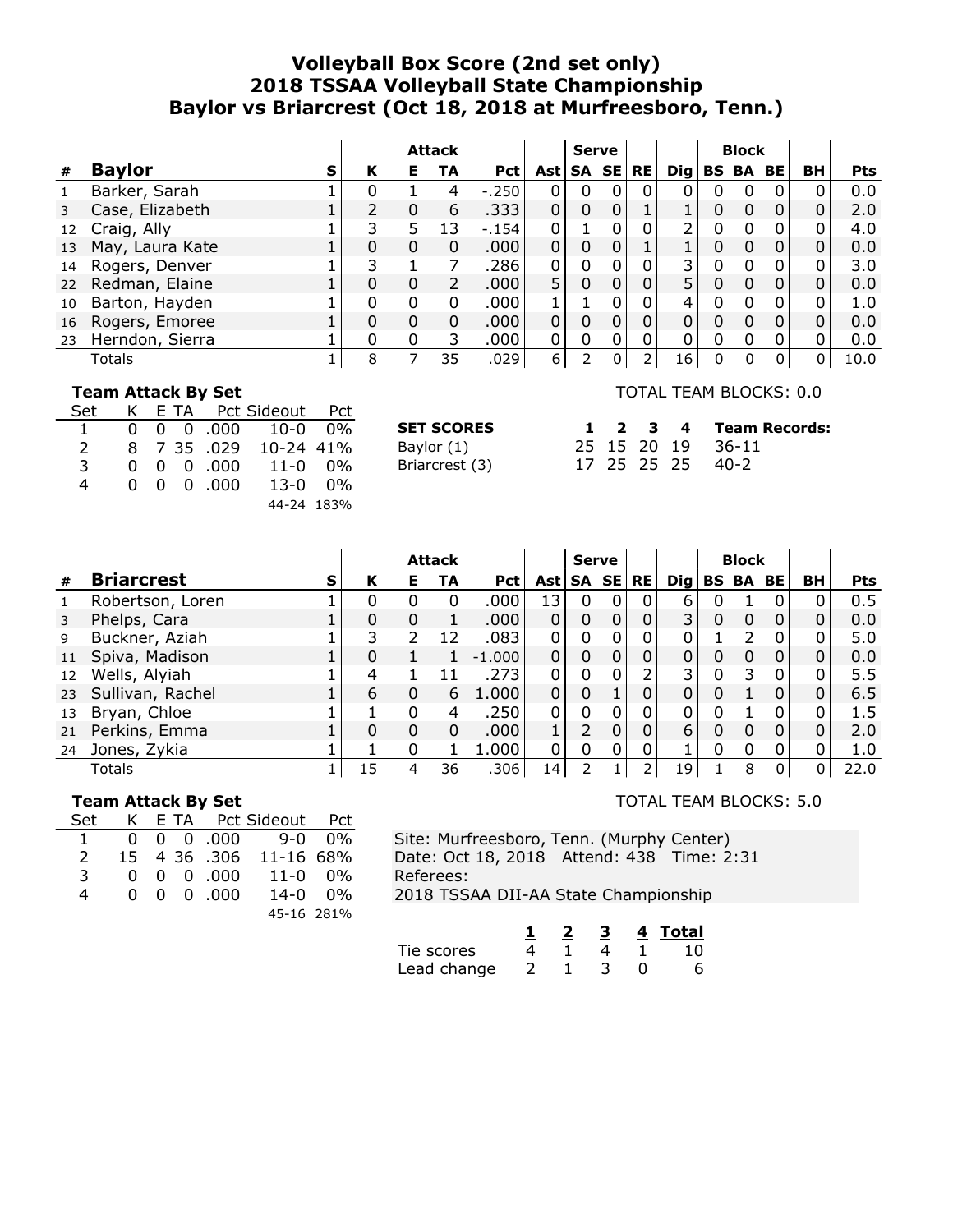## **Play-by-Play Summary (3rd set) Baylor vs Briarcrest (Oct 18, 2018 at Murfreesboro, Tenn.)**

*For BAYLOR: Redman, Elaine/Craig, Ally; Rogers, Denver/Barker, Sarah; Case, Elizabeth/May, Laura Kate; libero Barton, Hayden. For BRCREST: Phelps, Cara/Buckner, Aziah; Sullivan, Rachel/Spiva, Madison; Robertson, Loren/Wells, Alyiah; libero Perkins, Emma.* 0-1 [Perkins, Emma] Kill by Craig, Ally (from Redman, Elaine).

- 1-1 [Case, Elizabeth] Kill by Wells, Alyiah (from Robertson, Loren).
- 1-2 [Robertson, Loren] Kill by Craig, Ally (from Redman, Elaine).
- 2-2 [Craig, Ally] Kill by Sullivan, Rachel (from Robertson, Loren).

*For BRCREST: Bryan, Chloe/Phelps, Cara.*

- 3-2 [Wells, Alyiah] Attack error by Rogers, Denver (block by Bryan, Chloe; Sullivan, Rachel).
- 4-2 [Wells, Alyiah] Kill by Buckner, Aziah.
- 5-2 [Wells, Alyiah] Ball handling error by Barton, Hayden.
- 6-2 [Wells, Alyiah] Kill by Bryan, Chloe (from Robertson, Loren).

*Timeout Baylor.*

6-3 [Wells, Alyiah] Kill by Rogers, Denver (from Redman, Elaine).

*For BAYLOR: Herndon, Sierra/May, Laura Kate.*

- 6-4 [Barton, Hayden] Attack error by Buckner, Aziah.
- 6-5 [Barton, Hayden] Attack error by Sullivan, Rachel (block by Rogers, Denver; Herndon, Sierra).
- 6-6 **Fran** [Barton, Hayden] Kill by Rogers, Denver (from Redman, Elaine).
- 6-7 [Barton, Hayden] Kill by Herndon, Sierra (from Redman, Elaine).
	- *Timeout Briarcrest.*
- 6-8 [Barton, Hayden] Kill by Herndon, Sierra (from Redman, Elaine).
- 7-8 [Barton, Hayden] Kill by Buckner, Aziah (from Robertson, Loren).
- 7-9 [Sullivan, Rachel] Attack error by Bryan, Chloe.
- 
- *For BRCREST: Jones, Zykia/Spiva, Madison.* [Redman, Elaine] Kill by Redman, Elaine (from Rogers, Denver).
- 7-11 [Redman, Elaine] Kill by Rogers, Denver (from Redman, Elaine).
- 8-11 [Redman, Elaine] Kill by Buckner, Aziah (from Robertson, Loren), block error by Rogers, Denver.
- *For BRCREST: Spiva, Madison/Jones, Zykia.*
- 9-11 [Buckner, Aziah] Bad set by Redman, Elaine.
- 10-11 [Buckner, Aziah] Kill by Spiva, Madison (from Wells, Alyiah).
- 10-12 [Buckner, Aziah] Kill by Herndon, Sierra (from Redman, Elaine).
- 11-12 [Rogers, Denver] Kill by Bryan, Chloe.
- *For BRCREST: Phelps, Cara/Bryan, Chloe.*
- 11-13 [Phelps, Cara] Bad set by Robertson, Loren.
- *For BAYLOR: Rogers, Emoree/Herndon, Sierra.*
- 12-13 [Rogers, Emoree] Kill by Wells, Alyiah (from Robertson, Loren).
- *For BAYLOR: May, Laura Kate/Rogers, Emoree.*
- 13-13 [Perkins, Emma] Bad set by Redman, Elaine.
- 14-13 [Perkins, Emma] Kill by Wells, Alyiah.
- 15-13 [Perkins, Emma] Kill by Wells, Alyiah (from Sullivan, Rachel).
- 15-14 [Perkins, Emma] Service error.
- 16-14 [Case, Elizabeth] Attack error by Craig, Ally (block by Robertson, Loren; Wells, Alyiah).
- 16-15 [Robertson, Loren] Kill by Barker, Sarah (from Redman, Elaine).
- 17-15 [Craig, Ally] Kill by Sullivan, Rachel (from Robertson, Loren).
- *For BRCREST: Bryan, Chloe/Phelps, Cara.*
- 18-15 [Wells, Alyiah] Kill by Buckner, Aziah (from Wells, Alyiah).
- 19-15 [Wells, Alyiah] Attack error by Barker, Sarah.
	- *Timeout Baylor.*
- 19-16 [Wells, Alyiah] Attack error by Sullivan, Rachel (block by Barker, Sarah; Rogers, Denver).
- *For BAYLOR: Herndon, Sierra/May, Laura Kate.*
- 19-17 [Barton, Hayden] Bad set by Robertson, Loren.
- 20-17 [Barton, Hayden] Kill by Buckner, Aziah (from Robertson, Loren).
- 21-17 [Sullivan, Rachel] Attack error by Rogers, Denver (block by Buckner, Aziah; Bryan, Chloe).
- 21-18 [Sullivan, Rachel] Kill by Rogers, Denver (from Redman, Elaine).
- 21-19 [Redman, Elaine] Attack error by Wells, Alyiah.
- 22-19 [Redman, Elaine] Kill by Spiva, Madison (from Robertson, Loren).
- 23-19 [Buckner, Aziah] Attack error by Rogers, Denver (block by Robertson, Loren; Bryan, Chloe).
- 24-19 [Buckner, Aziah] Service ace (Craig, Ally).
- 24-20 [Buckner, Aziah] Kill by Rogers, Denver (from Redman, Elaine).
- 25-20 [Rogers, Denver] Kill by Spiva, Madison (from Robertson, Loren), block error by Herndon, Sierra.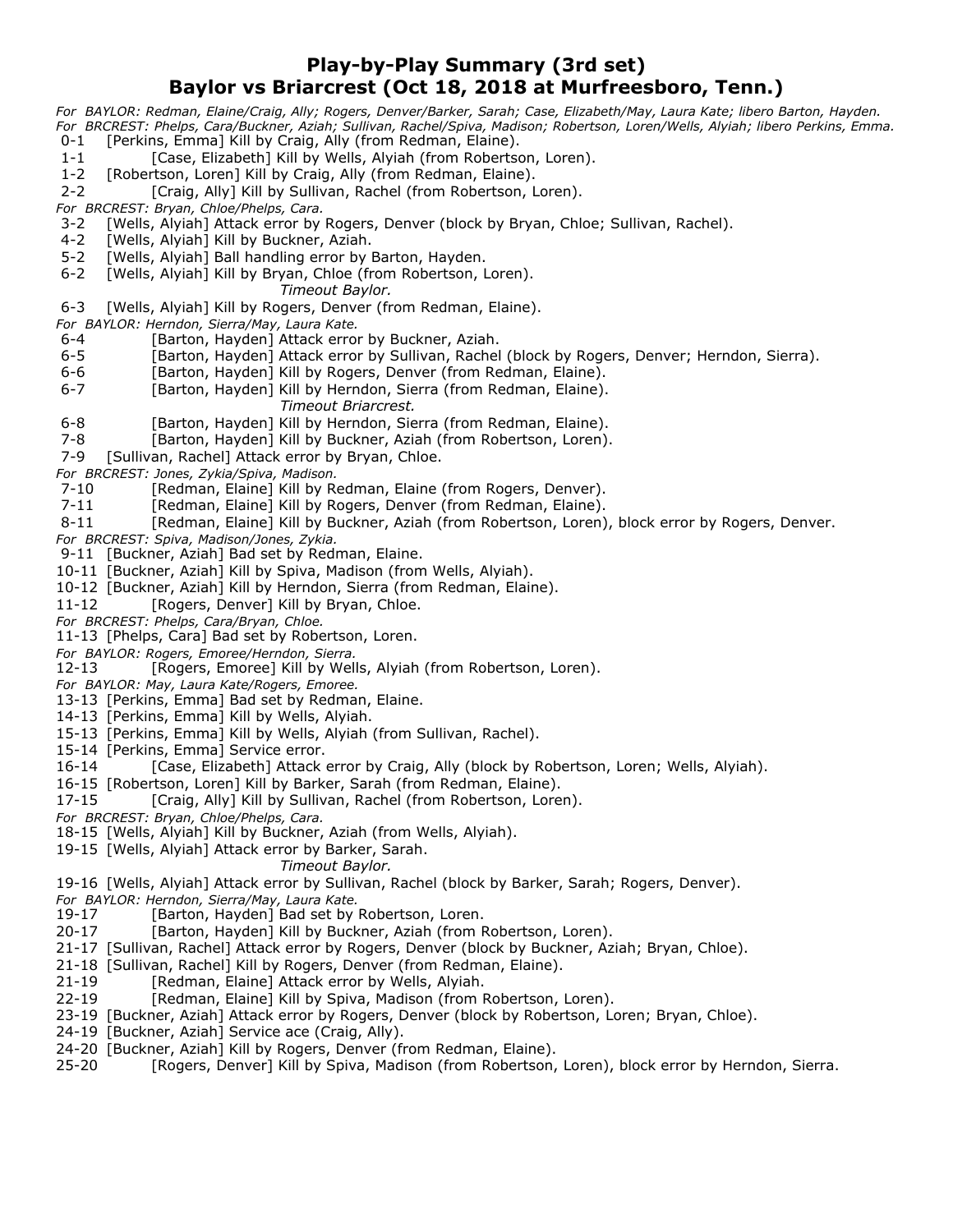# **Volleyball Box Score (3rd set only) 2018 TSSAA Volleyball State Championship Baylor vs Briarcrest (Oct 18, 2018 at Murfreesboro, Tenn.)**

|    |                 |   |    |   | <b>Attack</b> |            |                 | <b>Serve</b> |           |                 |   | <b>Block</b>    |   |                |            |
|----|-----------------|---|----|---|---------------|------------|-----------------|--------------|-----------|-----------------|---|-----------------|---|----------------|------------|
| #  | <b>Baylor</b>   | s | К  | Е | TA            | <b>Pct</b> | Ast l           | SA SE        | <b>RE</b> | $\mathbf{Di}$ g |   | <b>BS BA BE</b> |   | BH             | <b>Pts</b> |
| 1  | Barker, Sarah   |   |    |   |               | .000       | 0               | 0            | 0         | 0               |   |                 | 0 |                | 1.5        |
| 3  | Case, Elizabeth |   | 0  | 0 |               | .000.      | $\mathbf 0$     | $\mathbf 0$  | 0         | $\overline{2}$  | 0 | 0               | 0 | $\Omega$       | 0.0        |
| 12 | Craig, Ally     |   |    |   |               | .200       | $\mathbf 0$     | 0            |           | 5               | 0 |                 | 0 | $\Omega$       | 2.0        |
| 13 | May, Laura Kate |   | 0  | 0 | 0             | .000       | $\Omega$        | 0            |           | 0               | 0 |                 | 0 | $\overline{0}$ | 0.0        |
| 14 | Rogers, Denver  |   | 5  | 3 | 20            | .100       |                 | 0            | 0         |                 | 0 |                 |   | 0              | 6.0        |
| 22 | Redman, Elaine  |   |    | 0 | 3             | .333       | 11              | 0            |           | $\Omega$        | 0 |                 | 0 | $\Omega$       | 1.0        |
| 10 | Barton, Hayden  |   |    | 0 | 0             | .000       |                 | 0            | 0         | 6               | 0 |                 | 0 |                | 0.0        |
| 16 | Rogers, Emoree  |   | 0  | 0 | 0             | .000       | $\mathbf 0$     | 0            | 0         | $\Omega$        | 0 | $\Omega$        | 0 | $\mathbf{0}$   | 0.0        |
| 23 | Herndon, Sierra |   | 3  | O | 3.            | 1.000      | $\Omega$        | 0            | 0         | $\Omega$        | 0 |                 |   |                | 3.5        |
|    | Totals          |   | 12 | 5 | 39            | .179       | 12 <sub>1</sub> | 0            |           | 14              | 0 | 4               | 2 |                | 14.0       |

**SET SCORES** Baylor  $(1)$ Briarcrest (3)

#### **Team Attack By Set**

| Set           |  | K E TA Pct Sideout Pct |                                     |  |
|---------------|--|------------------------|-------------------------------------|--|
| $\mathbf{1}$  |  |                        | $0 \t 0 \t 0 \t 000 \t 10-0 \t 0\%$ |  |
| $\mathcal{L}$ |  |                        | $0 \t0 \t0 \t.000 \t10-0 \t0\%$     |  |
| 3             |  | 12 5 39 .179           | 11-25 43%                           |  |
| 4             |  | 0 0 0 000              | 13-0 0%                             |  |
|               |  |                        | 44-25 175%                          |  |

# TOTAL TEAM BLOCKS: 2.0

|  |  | 1 2 3 4 Team Records: |
|--|--|-----------------------|
|  |  | 25 15 20 19 36-11     |
|  |  | 17 25 25 25 40-2      |

|              |                   |   |    |               | <b>Attack</b> |            |                | <b>Serve</b> |   |           |     |   | <b>Block</b>    |          |    |            |
|--------------|-------------------|---|----|---------------|---------------|------------|----------------|--------------|---|-----------|-----|---|-----------------|----------|----|------------|
| #            | <b>Briarcrest</b> | S | К  | Е.            | TA            | <b>Pct</b> | <b>Ast</b>     | SA SE        |   | <b>RE</b> | Dig |   | <b>BS BA BE</b> |          | BH | <b>Pts</b> |
| $\mathbf{1}$ | Robertson, Loren  |   | 0  |               | 0             | .000       | 10             | 0            |   | 0         | 4   |   |                 | $\Omega$ |    | 1.0        |
| 3            | Phelps, Cara      |   | 0  | 0             | 0             | .000       | 0              | $\mathbf 0$  |   | 0         | 0   | 0 | 0               | $\Omega$ |    | 0.0        |
| 9            | Buckner, Aziah    |   | 5  |               | 9             | .444       | 0 <sub>1</sub> |              |   |           | 3   | 0 |                 |          |    | 6.5        |
| 11           | Spiva, Madison    |   | 3  | 0             | 5.            | .600       | 0              | $\mathbf 0$  |   |           | 0   | 0 | 0               | $\Omega$ |    | 3.0        |
| 12           | Wells, Alyiah     |   | 4  |               | 9             | .333       | $\overline{2}$ | 0            |   |           | 3   |   |                 |          |    | 4.5        |
| 23           | Sullivan, Rachel  |   |    | $\mathcal{P}$ | 6             | .000       |                | 0            |   |           | 0   | 0 |                 | 0        |    | 2.5        |
| 13           | Bryan, Chloe      |   |    |               | 6             | .167       | 0              | 0            |   |           |     | 0 |                 | 0        |    | 3.5        |
| 21           | Perkins, Emma     |   | 0  | 0             | 0             | .000       | 0              | $\Omega$     |   | 0         | 8   | 0 | 0               | $\Omega$ |    | 0.0        |
| 24           | Jones, Zykia      |   | 0  | 0             |               | .000       | 0              | 0            | 0 |           | 0   | 0 | 0               |          |    | 0.0        |
|              | Totals            |   | 16 |               | 36            | .306       | 13             |              |   |           | 19  | 0 | 8               | 0        | 0  | 21.0       |

#### **Team Attack By Set**

| Set           |  | K E TA Pct Sideout Pct        |                                 |  |
|---------------|--|-------------------------------|---------------------------------|--|
|               |  |                               | $0 \t0 \t0 \t.000 \t9-0 \t0\%$  |  |
| $\mathcal{L}$ |  |                               | $0 \t0 \t0 \t.000 \t11-0 \t0\%$ |  |
| 3             |  | 16 5 36 .306                  | 11-20 55%                       |  |
| 4             |  | $0 \quad 0 \quad 0 \quad 000$ | 14-0 0%                         |  |
|               |  |                               | 45-20 225%                      |  |

Site: Murfreesboro, Tenn. (Murphy Center) Date: Oct 18, 2018 Attend: 438 Time: 2:31 Referees: 2018 TSSAA DII-AA State Championship

**1 2 3 4 Total** Tie scores 4 1 4 1 10 Lead change  $2$  1 3 0 6

#### TOTAL TEAM BLOCKS: 4.0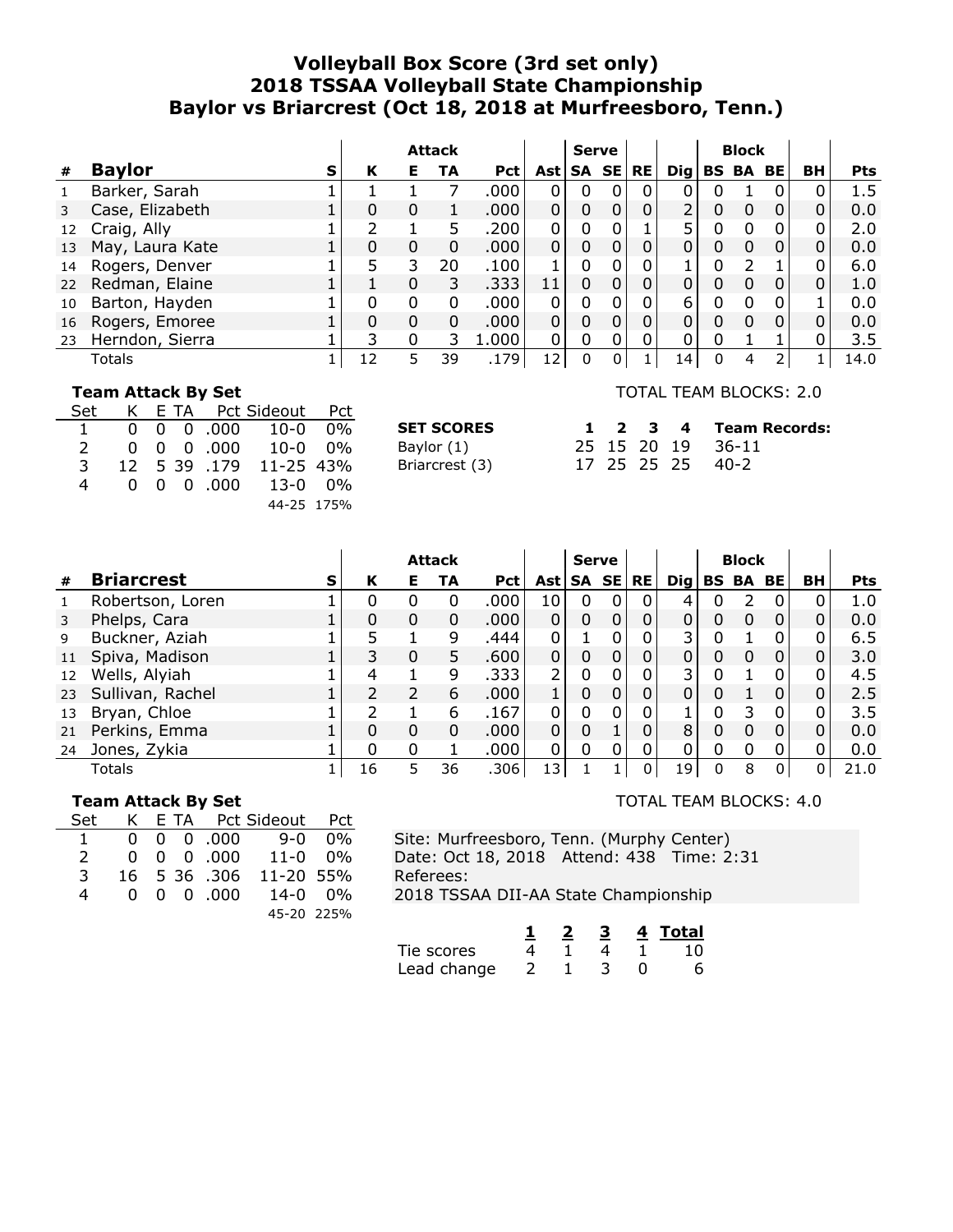## **Play-by-Play Summary (4th set) Baylor vs Briarcrest (Oct 18, 2018 at Murfreesboro, Tenn.)**

*For BRCREST: Buckner, Aziah/Spiva, Madison; Sullivan, Rachel/Robertson, Loren; Wells, Alyiah/Phelps, Cara; libero Perkins, Emma. For BAYLOR: Redman, Elaine/Case, Elizabeth; Barker, Sarah/Rogers, Denver; Craig, Ally/Rogers, Emoree; libero Barton, Hayden.* 1-0 [Rogers, Emoree] Kill by Wells, Alyiah (from Robertson, Loren). *For BAYLOR: May, Laura Kate/Rogers, Emoree.* 2-0 [Perkins, Emma] Attack error by Craig, Ally. 3-0 [Perkins, Emma] Kill by Sullivan, Rachel. 3-1 [Perkins, Emma] Service error. 3-2 [Case, Elizabeth] Attack error by Sullivan, Rachel (block by Barker, Sarah; Redman, Elaine). 4-2 [Case, Elizabeth] Kill by Wells, Alyiah (from Robertson, Loren). 4-3 [Robertson, Loren] Kill by Craig, Ally (from Redman, Elaine). 4-4 [Craig, Ally] Attack error by Buckner, Aziah. 5-4 [Craig, Ally] Kill by Wells, Alyiah (from Robertson, Loren). *For BRCREST: Bryan, Chloe/Phelps, Cara.* 6-4 [Wells, Alyiah] Kill by Buckner, Aziah (from Robertson, Loren). 7-4 [Wells, Alyiah] Attack error by Craig, Ally. 8-4 [Wells, Alyiah] Kill by Sullivan, Rachel (from Perkins, Emma). 8-5 [Wells, Alyiah] Service error. *For BAYLOR: Herndon, Sierra/May, Laura Kate.* [Barton, Hayden] Kill by Buckner, Aziah (from Robertson, Loren). 9-6 [Sullivan, Rachel] Kill by Rogers, Denver (from Redman, Elaine). 10-6 [Redman, Elaine] Kill by Buckner, Aziah (from Robertson, Loren). 10-7 [Buckner, Aziah] Kill by Rogers, Denver (from Redman, Elaine). 11-7 [Rogers, Denver] Kill by Robertson, Loren (from Buckner, Aziah). *For BRCREST: Phelps, Cara/Bryan, Chloe.* 11-8 [Phelps, Cara] Service error. *For BAYLOR: Rogers, Emoree/Herndon, Sierra.* [Rogers, Emoree] Kill by Wells, Alyiah (from Robertson, Loren). *For BAYLOR: May, Laura Kate/Rogers, Emoree.* 12-9 [Perkins, Emma] Kill by Craig, Ally (from Redman, Elaine). 12-10 [Case, Elizabeth] Kill by Craig, Ally (from Redman, Elaine). 13-10 [Case, Elizabeth] Attack error by Craig, Ally (block by Robertson, Loren; Wells, Alyiah). 14-10 [Robertson, Loren] Kill by Sullivan, Rachel (from Robertson, Loren). 14-11 [Robertson, Loren] Service error. 14-12 [Craig, Ally] Attack error by Buckner, Aziah. 15-12 [Craig, Ally] Kill by Buckner, Aziah (from Robertson, Loren). *For BRCREST: Bryan, Chloe/Phelps, Cara.* 16-12 [Wells, Alyiah] Service ace (Barton, Hayden). 16-13 [Wells, Alyiah] Kill by Rogers, Denver (from Redman, Elaine). *For BAYLOR: Herndon, Sierra/May, Laura Kate.* 17-13 [Barton, Hayden] Kill by Buckner, Aziah (from Robertson, Loren). 17-14 [Sullivan, Rachel] Kill by Redman, Elaine (from Craig, Ally). 18-14 [Redman, Elaine] Kill by Spiva, Madison (from Robertson, Loren). 19-14 [Buckner, Aziah] Attack error by Rogers, Denver. *Timeout Baylor.* 19-15 [Buckner, Aziah] Kill by Rogers, Denver (from Redman, Elaine). 19-16 [Rogers, Denver] Kill by Case, Elizabeth (from Barton, Hayden). 19-17 [Rogers, Denver] Kill by Craig, Ally (from Redman, Elaine). *Timeout Briarcrest.* 20-17 [Rogers, Denver] Kill by Spiva, Madison (from Perkins, Emma). *For BRCREST: Phelps, Cara/Bryan, Chloe.* 20-18 [Phelps, Cara] Kill by Craig, Ally (from Redman, Elaine). *For BAYLOR: Rogers, Emoree/Herndon, Sierra.* 21-18 [Rogers, Emoree] Kill by Wells, Alyiah (from Robertson, Loren). *For BAYLOR: May, Laura Kate/Rogers, Emoree.* 22-18 [Perkins, Emma] Attack error by Craig, Ally. 23-18 [Perkins, Emma] Kill by Sullivan, Rachel (from Robertson, Loren). *Timeout Baylor.* 23-19 [Perkins, Emma] Attack error by Sullivan, Rachel (block by Barker, Sarah; Case, Elizabeth). 24-19 [Case, Elizabeth] Kill by Buckner, Aziah (from Robertson, Loren).

25-19 [Robertson, Loren] Kill by Wells, Alyiah (from Robertson, Loren).